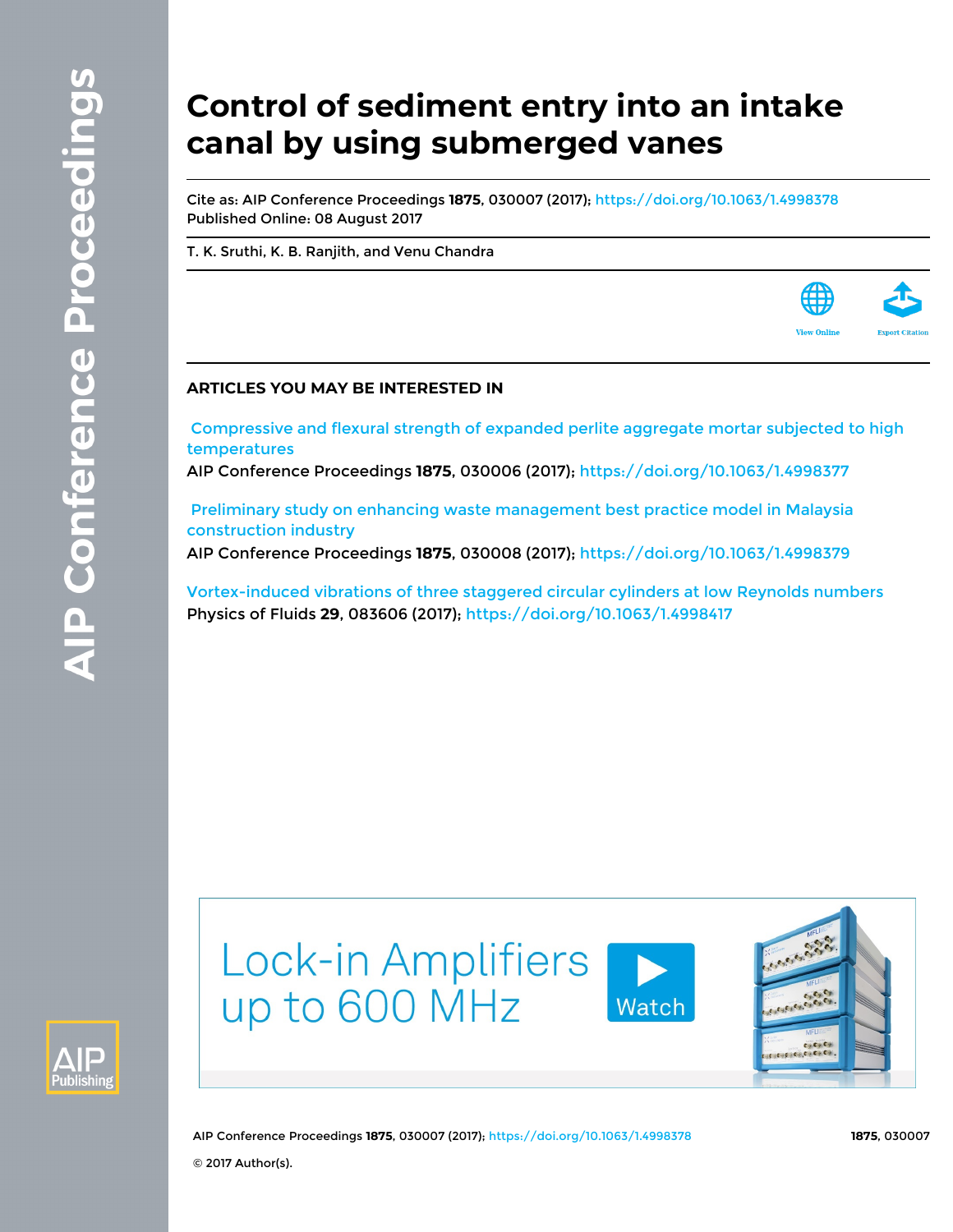# **Control of Sediment Entry into an Intake Canal by Using Submerged Vanes**

T. K. Sruthi<sup>1, a)</sup>, K. B. Ranjith<sup>2, b)</sup> and Venu Chandra<sup>3, c)</sup>

<sup>1</sup> Research Scholar, Department of Civil Engineering, Indian Institute of Technology Madras, India.<br><sup>2</sup>Cuaduate Student, Department of Civil Engineering, Indian Institute of Technology Madras, India. <sup>2</sup> Graduate Student, Department of Civil Engineering, Indian Institute of Technology Madras, India. 3 *Assistant Professor, Department of Civil Engineering, Indian Institute of Technology Madras, India.* 

> a)tk.sruthi@gmail.com b)ranjeethkkb@gmail.com  $c)$ <sub>vc</sub> $\omega$ iitm.ac.in

**Abstract.** River flow which is entering into an intake canal carries lot of sediment due to centrifugal action at river-intake junction and results in various problems. The present work aims to control sediment entry into an intake canal by modifying flow pattern using submerged vanes. Experiments are conducted in a 57.5 cm wide rectangular laboratory model filled with sediment,  $d_{50}$ =0.28mm, for a constant discharge of 0.025m<sup>3</sup>/s and flow depth (H) of 8cm. A rigid bed trapezoidal channel (side slopes, 1H: 1V) of bed width 15 cm, diverting at an angle of  $45^{\circ}$  from river model is used as an intake channel. Submerged vanes of width 0.18H and 1mm thick are arranged in single and double rows at a spacing  $(V<sub>s</sub>)$ of 8cm and 12cm. The angle of attack ( $\theta$ ) of vane with respect to flow direction in river model varies as  $15^0$ ,  $30^0$  and  $45^0$ . A total of seven vanes are arranged as a crest of wave with a central vane height of 0.625 H and decreasing gradually to 0.438H on either side. In single row vane arrangement, for 'V<sub>s</sub>'=8 cm and ' $\theta$ '=15<sup>0</sup>, 30<sup>0</sup> and 45<sup>0</sup>, the sediment entry (S) reduces to 43%, 47% and 57% of sediment entry without vanes  $(S_0)$  and it is 40%, 44% and 48% of 'S<sub>o</sub>' for 'V<sub>s</sub>'= 12cm. Further 'S' reduces to 38%, 39% and 47% of 'S<sub>o</sub>', by adding a second row of vanes at a lateral spacing and 'V<sub>s</sub>' of 8cm. It is observed that 'S' decreases with an increase of  $V_s$ ' as well as with addition of a second row of vanes and increases with an increase of 'θ'.

## **INTRODUCTION**

Sediment transport into intake canals from alluvial rivers has been conceived as a menace for more than three decades. The water diverted to the canals is used for thermal power plants, irrigation fields, drinking water supply as well as for the purpose of navigation (Nakato*et al*., 1990; Barkdoll*et al*., 1990; Keshavarzi and Habibi, 2005). The deposition of sediments in the canal reduces the water carrying capacity of the canal by decreasing the effective area of transport (Wang *et al*., 1996). Sediment concentration in the water delivered to power plants cause wear in machinery and the maintenance cost to benefit ratio increases (Bishwakarma, 2008). The delivery of sediment laden water into irrigation fields elevate the paddy fields and also reduce the soil fertility (Moerwanto, 1990). The frequent dredging operations undergone to alleviate the situation are neither a permanent nor economical solution. The increased sedimentation in canal also promotes vegetal growth which provides resistance to the flow (Moghadam*et al*., 2010). Adequate understanding of sediment load behavior in the intake canal is required as it has both scouring and deposition characteristics (Sajedipoor*et al*., 2010).

Sedimentation occurs due to formation of a helical vortex at the canal-river junction because of the interaction between vertical velocity gradient and secondary currents which are developed by centrifugal action (Nakato*et al*., 1990). This phenomenon is similar to that occurring at river bends. The centrifugal force developed at junctions which increase from bottom to top, induces surface fluid to move outward and near bed fluid to move inward, resulting in a spiral circulation or secondary current (Odgaard, 1984). The bed load in the river lifted up by secondary circulation gets transported and deposited in separation zones within the canal (Odgaard and Wang

> *International Conference on Applied Physics and Engineering (ICAPE2016)* AIP Conf. Proc. 1875, 030007-1–030007-8; doi: 10.1063/1.4998378 Published by AIP Publishing. 978-0-7354-1555-3/\$30.00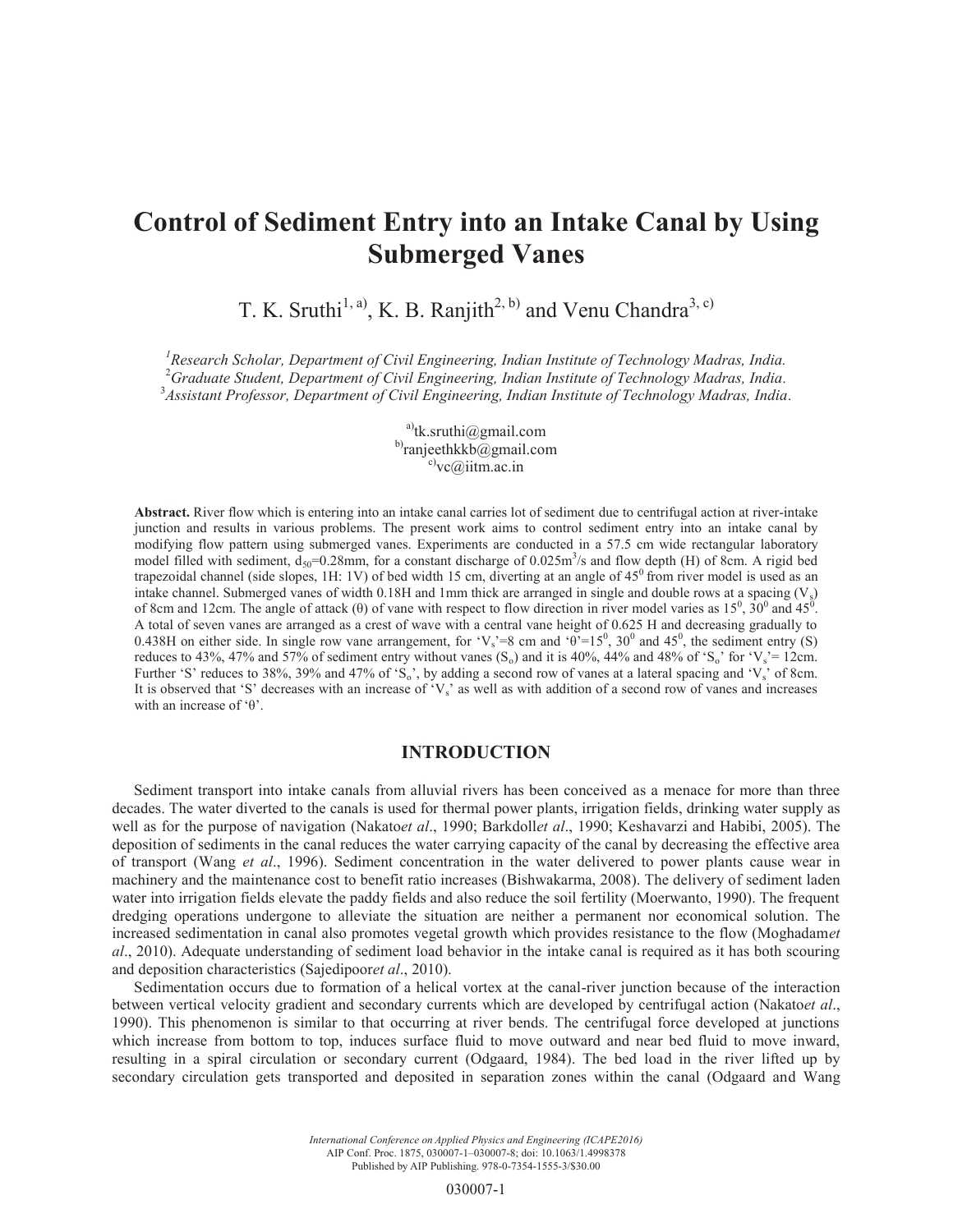1991a, b). In regions outside the influence of transverse velocity gradient, deposition is wide spread leading to shoaling problems in canals (Barkdoll*et al*., 1999).

In 1947, Russian Engineers Potapov and Pyshkin introduced the idea of using submerged vanes for river-channel stabilization. The concept remained untouched until the early 80s and in 1983 Odgaard and Kennedy studied the design aspects of employing a set of vertical submerged vanes to counteract the so developed helical vortex by generating an opposing vortex. Submerged vanes are structures placed along the river channel to alter the flow characteristics, with an initial height of 0.2-0.4 times the flow depth (Odgaard and Wang, 1991a).Extensive studies were conducted in the 1980s to understand the redistribution of flow using submerged vanes at river bends and the related design aspects. The vanes act as a flow training structure to alter magnitude and direction of bed shear stresses which modify the velocity, depth of flow and sediment transport behavior in the area of influence by vanes. The vane installed at an angle of inclination to the direction of flow produces a secondary current downstream of the vane. The optimum angle of inclination that produces minimum scour around the vanes was reported as  $15<sup>0</sup>$  based on experiments conducted in a straight channel, although the angles of attack were limited to  $10^0$ ,  $15^0$  and  $20^0$  (Odgaard and Spoljaric, 1986). Increase in the angle will lead to increased flow separation at the vane edge resulting in greater scour. Depending on selective orientation of the vanes and differences in pressure distribution on both the faces, the vane aggrades one portion and degrades another portion of the stream cross-section.

Once the efficacy of submerged vanes in sediment control was established, researchers underwent several attempts on modifying the shape of vanes to improve its performance. The different shapes attempted were curved vanes (Odgaard and Wang, 1991; Gupta *et al*., 2006 ), sheet piles (Marelius and Sinha, 1998; Boniforti*et al*., 2015 ), a set of upper and bottom vanes (Barkdoll*et al*., 1999), tapered vane (Gupta *et al*., 2007; Azizi*et al*., 2012), trapezoidal, forward-swept and backward-swept vanes (Ouyang, 2009). The rectangular shapes are mainly preferred for field applications due to the ease in construction (Ouyang, 2009). However, nobody had considered the vertical turbulence that may arise because of differential height of vanes.

Submerged vanes found wide application in navigational requirements, river bank protection at bends, and protection of abutments and intakes. The degrading property of the vanes was put to use along water intakes to reduce sediment deposition inside the bay. In 1990, Nakato et al. conducted a case study for sediment control using submerged vanes at Iowa Power's Council Bluff Power Station and obtained positive results. The lowered level of river bed, due to the formation of a scour trench, reduced the flow of suspended sediment load into the intake (Nakato*et al*., 1990; Nakato and Ogden, 1998). Barkdoll*et al.* (1999) was the first to report that formation of a scour trench is not the only criterion required for effective sediment control. The authors pointed out that the considerations for effective sediment control as minimum diversion sediment transport rate, minimum volume of sediment accumulation in the bay, acceptable volume of local scour near the intake and acceptable local scour downstream of the intake. The sediment control properties of the vanes vary with angle of attack to the mainstream flow, pattern of arrangement, number of rows and lateral and longitudinal spacing between the vanes (Wang *et al*., 1996; Yonesi*et al*., 2008; Moghadam and Keshavarzi, 2010). The sedimentation in the intake structure is also dependent on the angle of intake. An intake angle of  $55<sup>0</sup>$  produces the lowest degree of secondary currents at junction, leading to lesser deposition inside the intake bay (Keshavarzi and Habibi, 2005). Except for the work by Ho *et al*. (2010), all previous studies on intake canal were conducted with an intake canal angle greater than or equal to 55<sup>0</sup>. Ho et al., (2010) recommended the use of submerged vanes with a 45<sup>0</sup> intake canal.

The potential use of submerged vanes as a sediment excluder at intake canal is not fully explored in terms of varying the vane height and vane to intake spacing. The previous works in this regard were limited to vane height to flow depth (H) ratio of 0.25-0.45, vane height to vane length ratio of 0.25 to 0.5 and angle of inclination  $10^0$  to  $40^0$ . Even though various arrangements of equal height of vanes in single row, multiple rows and with different spacing have been studied by researchers, there has been no mention about the effect in altering the spacing of the vanes from the intake. While the percentage reduction in sediment deposition in the intakes have been reported in a few researches, the quantity of sediment entry into the intake in comparison to the total erosion from the main channel had not been studied yet. The earlier studies were performed with an intake canal of rectangular cross-section. But, most common canal cross-section prevalent in the nature is trapezoidal. The three-dimensional flow at a canal junction and vortex formation is bound to change in the presence of a trapezoidal canal. The current work incorporates varied vane heights, different vane to intake spacing and quantification of sediment entry to the intake canal. Hence, the objective of the present study is to analyze the performance of a set of seven vanes (vane heights varying between 0.438 H and 0.625 H to form a crest of wave) arranged in single and double rows both with 8 cm and 12 cm vane spacing for angles of attack  $15^0$ ,  $30^0$ , and  $45^0$ . The distance between intake and vanes is kept equal to the vane spacing. Also, the canal cross-section considered is trapezoidal for better correspondence with field situations.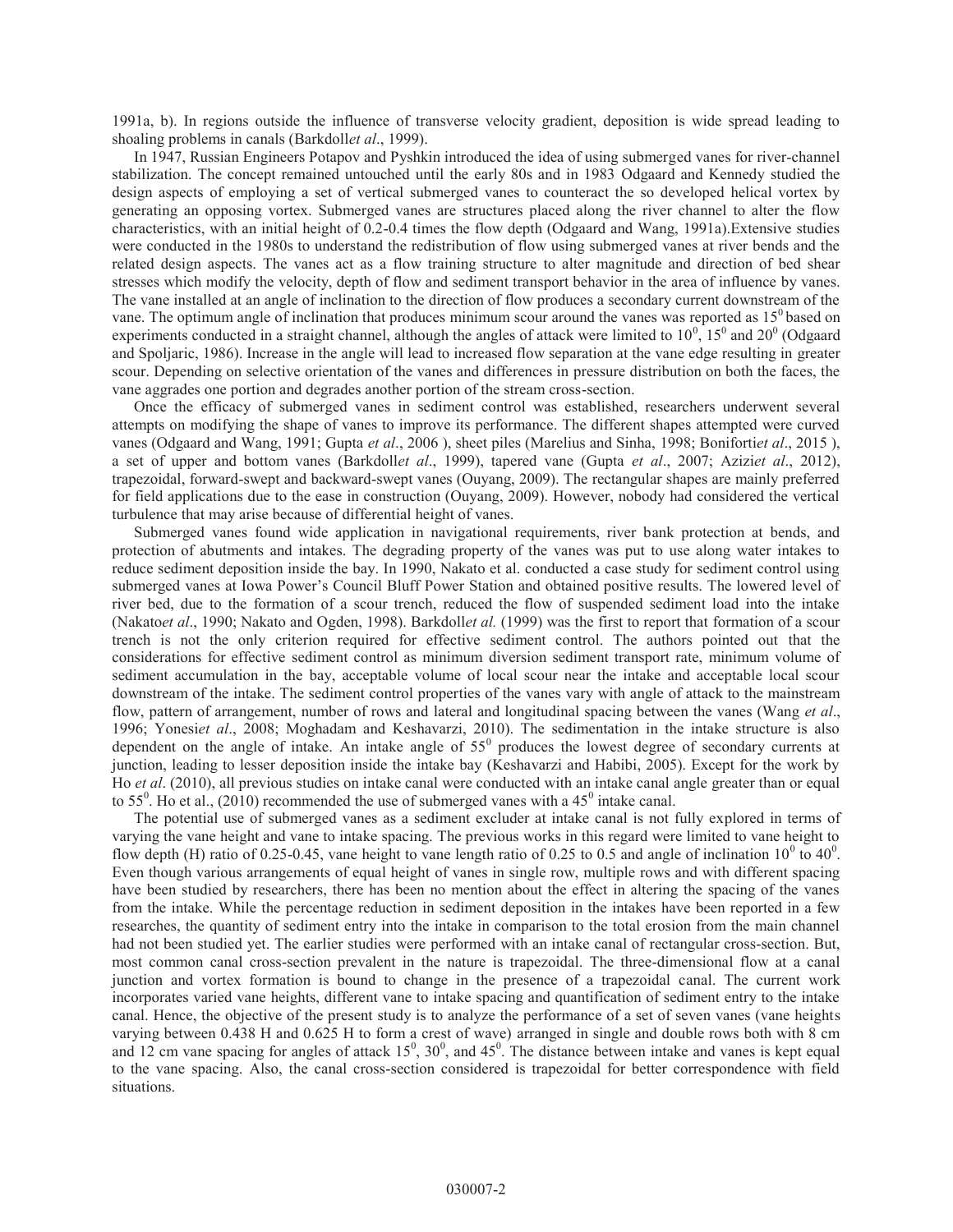#### **EXPERIMENTAL SETUP**

Experiments were conducted in a re-circulating sediment channel with a width of 57.5 cm and a depth of 33 cm. A trapezoidal intake channel diverts from the main channel at an angle of  $45^\circ$ . The intake channel has an average bottom width of 15 cm, a height of 33 cm and side slopes of 1H:1V. All experiments were conducted at a constant discharge (0.030 m<sup>3</sup>/s) with 8 cm flow depth (H). The sediment used in the study has  $d_{50}$  equal to 0.28 mm which falls within the range of existing sediment size (Lupker*et al*., 2011). The vanes used were of 1 mm thick and 16 mm wide. The width of vane is selected as 0.2 H as per the design guidelines given by Odgaard and Spoliaric (1986). The number of vanes inserted in a single row is seven. Experiments were conducted for a single row and a double row of seven vanes each. The spacing of vanes considered in the single row arrangement is H and 1.5H (8 cm and 12 cm). The double row arrangement has a vane spacing of H  $(8 \text{ cm})$ . To simulate field conditions, 0.002 m<sup>3</sup> sand of  $d_{50}$ = 0.28 mm was distributed into the setup at upstream for every 15 minutes. The schematic diagram of the experimental setup is shown in Fig.1.



**FIGURE 1.** Schematic diagram of the experimental setup

The vanes were arranged in a crest of wave pattern with the vane height gradually increasing and then decreasing. The vane heights considered are 3.5 cm,  $\overline{4}$  cm, 4.5 cm, 5 cm, 4.5 cm, 4 cm and 3.5 cm. The height varies from 0.438 H to 0.625 H. There are three variables in the experiment program, i.e., no of rows (single or double), spacing between vanes ( $V_s = 8$  cm or 12 cm) and angle of attack ( $\theta = 15^0$ ,  $30^0$  or  $45^0$ ). The vane to intake spacing is also kept equal to ' $V_s$ '. Hereafter, a particular arrangement is presented in the manner of spacing-number of rowangle of attack and a total of nine experiments are present in this study  $(8-1-15^0, 8-1-30^0, 8-1-45^0, 12-1-15^0, 12-1-15^0, 12-1-15^0, 12-1-15^0, 12-1-15^0, 12-1-15^0, 12-1-15^0, 12-1-15^0, 12-1-15^0, 12-1-15^0, 12-1 30^{\overline{0}}$ , 12-1-45<sup>0</sup>, 8-2-15<sup>0</sup>, 8-2-30<sup>0</sup> and 8-2-45<sup>0</sup>).

The bed was leveled prior to each run. The initial bed elevation was measured using a digital point gauge. The test section for the measurement of bed levels is 56 cm x 112 cm. Some portion (say 0.75 cm) of the main channel width on either side is neglected in considering the test section. From the intake channel center point, 56 cm on both upstream side as well as downstream side (total 112 cm) is considered for the test section. The discharge through the flume was measured both at the upstream and downstream of the main channel using V-notches. The discharge through the intake channel is obtained by subtracting downstream discharge from the upstream discharge in main channel. The volume of sediment collected in the intake channel is measured after stoppage of flow. The total amount of sediment eroded from the main channel was determined from the final bed elevation, so as to calculate the percentage of sediment entry into intake channel. The scour depth around all the vanes was measured. Initially, the readings were taken at an interval of 10 minutes up to 30 minutes, then, at 15 minutes interval up to 90 minutes and afterwards at an interval of 30 minutes up to 180 minutes (T), because afterwards not much change in the bed levels were noticed. The observations were checked for repeatability by repeating a single experiment thrice and the standard deviation between the values was  $\pm 0.006$ . Hence, the values were accepted henceforth.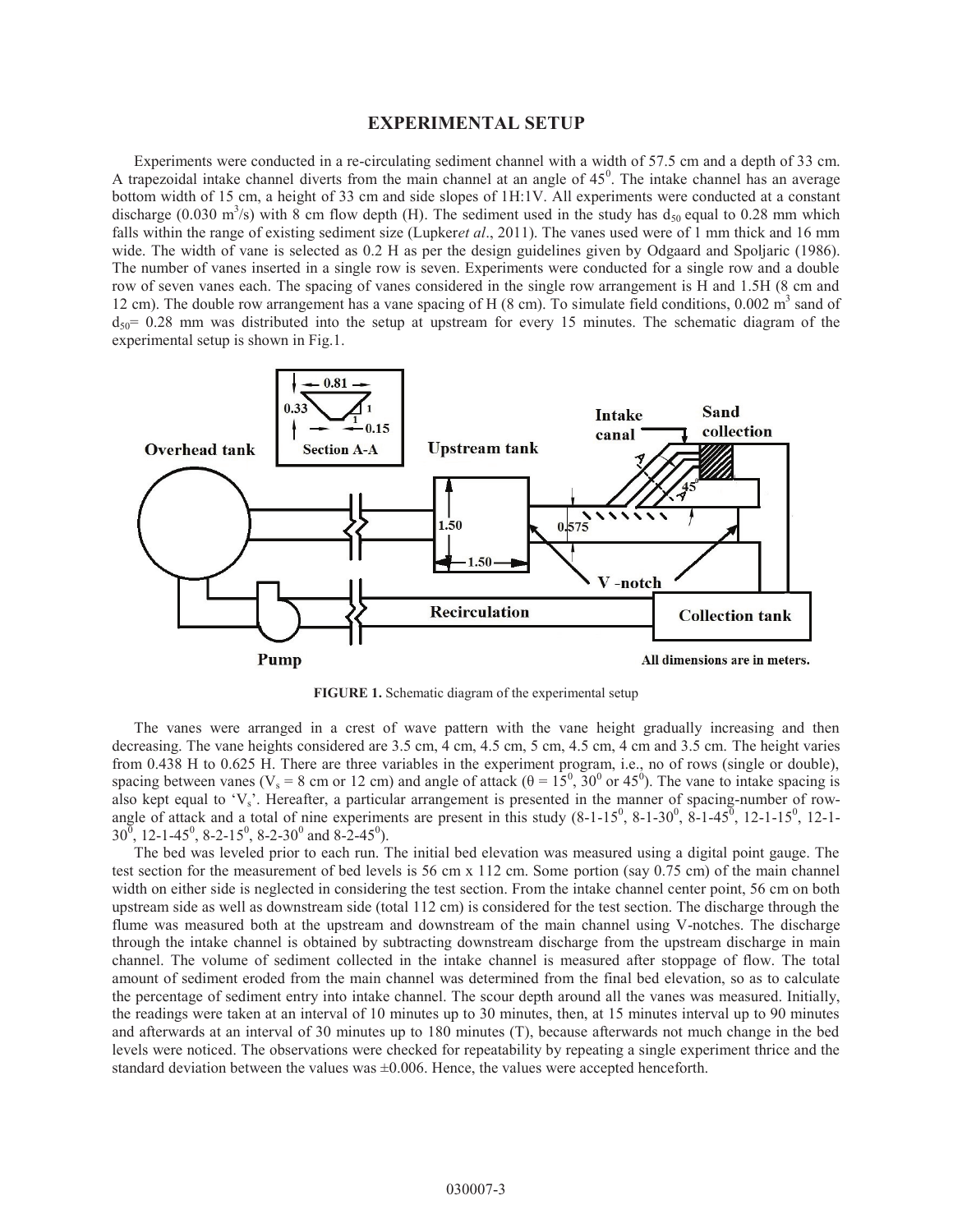#### **RESULTS**

The experimental results are presented in terms of sedimentation percentage (%) in the intake channel and variation of local scour with time. Local scour is the scour occurring around the vanes. The bed level contour for the best vane arrangement is also presented to visualize the erosion pattern.

#### **Local Scour Due to Different Vane Arrangement**

Local scour occurs around any object that obstructs the natural course of flow. If the vane-induced scour is high, it will turn detrimental to the structure. Therefore, along with counteracting the secondary current at the junction, the scour developed by the vanes should also be under check. In the present study, the local scour around all the vanes were measured for all the nine experiments carried out. It is observed that, maximum scour is at the downstream side of the vanes. As the object of interest is the maximum scour  $(D_{\text{smax}})$ , only the scour at the downstream is used for presenting the results. From the downstream scour values of all the vanes, the maximum value is used for presenting the maximum local scour ratio  $(D_{\text{smax}}/H)$ . Table 1 presents the values of maximum local scour ratios for different vane arrangement. The time scale is also made non-dimensional by taking the ratio of time elapsed (t) to the total time of experiment run (T). The variation of local scour with time for different vane arrangements is shown in Fig. 2. The wavy nature in all the plots indicates that the erosion and deposition takes place intermittently. The local scour ratio becomes constant after an average time of 90 minutes, when the rate of erosion is equal to the rate of deposition.

The near bed flow carrying the bed load gets deflected outwards due to the inclination of the vanes away from the intake. The scour increases when greater amount of sediment is removed from the bed. The linear relation of local scour with 'θ' is observed from the local scour ratio plots. It is observed from Fig. 2 that the lowest local scour ratio is for ' $\theta$ '=15<sup>0</sup>both for 'V<sub>s</sub>'= 8 cm and 12 cm and the scour increases with an increase in ' $\theta$ '. From the experimental results, for any 'θ', it is observed that with vane arrangement 8 cm (2 rows), the lowest local scour ratio is noticed as compared to 8 cm (1 row) and 12 cm (1 row) arrangements. In addition, it is noticed that, for 8 cm (2 rows) the scour around each of the fourteen vanes is of lesser intensity compared to the scour at each of the seven vanes for 8 cm (1 row) as well as for 12 cm (1 row). The scour closer to the intake is least for 8 cm (2 rows) i.e. lesser amount of suspended sediment is in close proximity of the intake.

| t/T  | $V_s = 8$ cm (1 row) |                 |        | $V_s$ = 12 cm (1 row) |                 |        | $V_s = 8$ cm (2 rows) |        |        |
|------|----------------------|-----------------|--------|-----------------------|-----------------|--------|-----------------------|--------|--------|
|      | 15 <sup>0</sup>      | 30 <sup>0</sup> | $45^0$ | 15 <sup>0</sup>       | 30 <sup>0</sup> | $45^0$ | $15^{0}$              | $30^0$ | $45^0$ |
| 0.06 | 0.21                 | 0.35            | 0.56   | 0.23                  | 0.34            | 0.26   | 0.16                  | 0.41   | 0.24   |
| 0.11 | 0.19                 | 0.41            | 0.31   | 0.16                  | 0.43            | 0.26   | 0.11                  | 0.46   | 0.3    |
| 0.17 | 0.34                 | 0.59            | 0.39   | 0.26                  | 0.48            | 0.33   | 0.18                  | 0.4    | 0.26   |
| 0.25 | 0.38                 | 0.56            | 0.49   | 0.38                  | 0.46            | 0.49   | 0.24                  | 0.44   | 0.36   |
| 0.33 | 0.4                  | 0.54            | 0.58   | 0.49                  | 0.46            | 0.61   | 0.3                   | 0.49   | 0.46   |
| 0.42 | 0.45                 | 0.65            | 0.64   | 0.58                  | 0.58            | 0.68   | 0.38                  | 0.56   | 0.51   |
| 0.5  | 0.5                  | 0.75            | 0.69   | 0.63                  | 0.68            | 0.7    | 0.44                  | 0.61   | 0.53   |
| 0.67 | 0.53                 | 0.75            | 0.74   | 0.63                  | 0.68            | 0.7    | 0.43                  | 0.61   | 0.53   |
| 0.83 | 0.53                 | 0.75            | 0.75   | 0.63                  | 0.65            | 0.69   | 0.44                  | 0.61   | 0.6    |
|      | 0.53                 | 0.75            | 0.75   | 0.63                  | 0.68            | 0.7    | 0.44                  | 0.6    | 0.63   |

**TABLE 1.** Maximum local scour ratios ( $D_{smax}$ /H) for different vane arrangements with 'V<sub>s</sub>'= 8 cm or 12 cm and  $\theta$ <sup>o</sup> = 15<sup>0</sup>, 30<sup>0</sup> or 45<sup>0</sup>.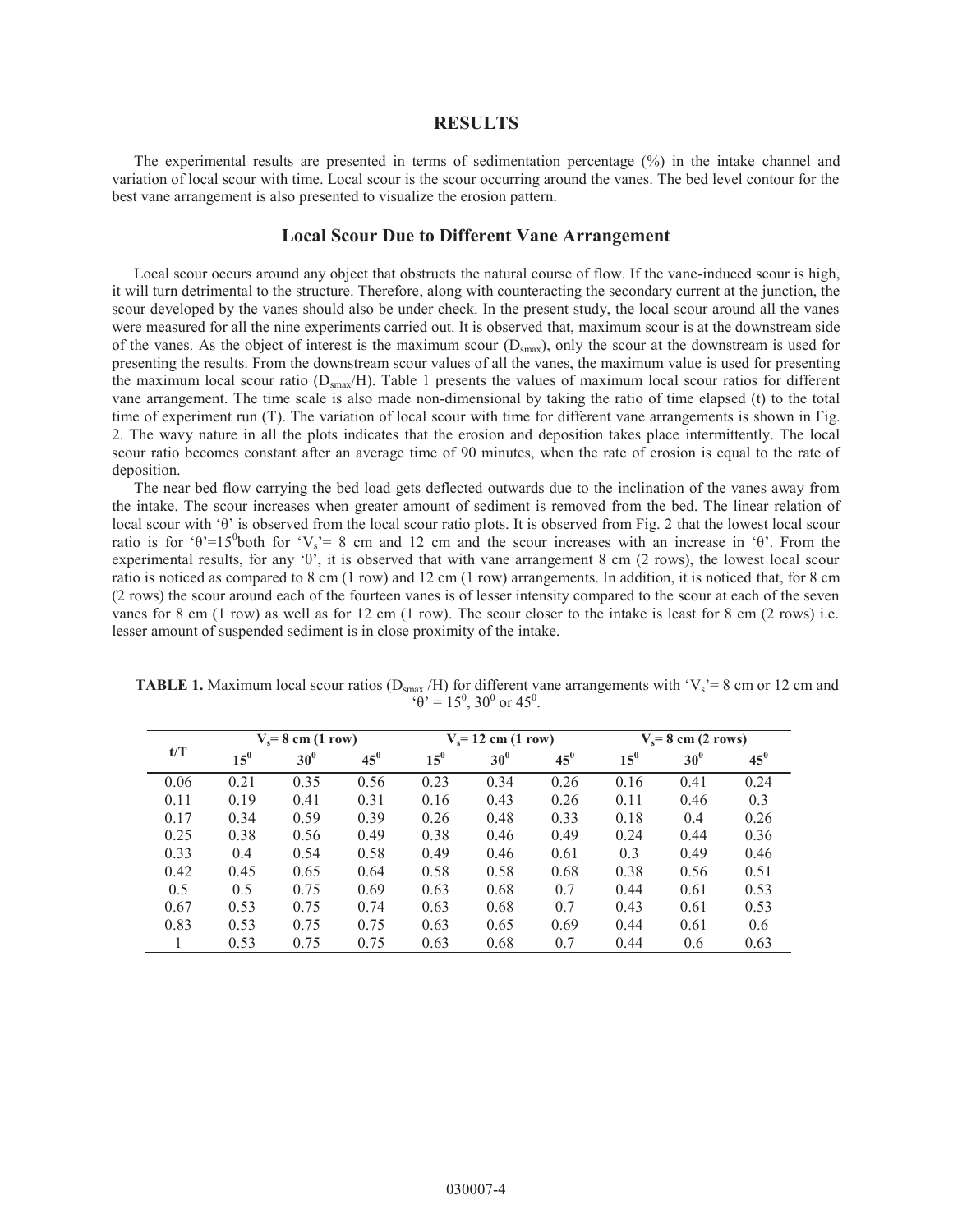

**FIGURE 2.** Variation of local scour ratio with time for different vane arrangements

### **Effect of 'θ' on Sedimentation (%) in the Intake Channel**

The most intriguing factor which could be presented quantitatively is the percentage reduction of sediment entry into intake channel. Sedimentation percentage is the percentage by volume of the sediment entering into the intake channel to that of the total sediment eroded from entire test section. It is observed that the arrangement with the minimum local scour produces the lowest sedimentation in the intake channel. As the amount of sediment moving into suspension decreases, the chances for it to be transported into the intake will also decrease. The variation of sedimentation (%) with different arrangements of vane is presented in Fig. 3. From Fig. 3, without submerged vanes, almost half the quantity eroded (49.35%) from upstream is getting transported into the intake channel. For ' $V_s$ '= 8 cm (1 row), the sedimentation (%) is 21.01 %, 23.27 %, 28.16 % for 'θ'=15<sup>0</sup>, 30<sup>0</sup> and 45<sup>0</sup>, respectively. For 'V<sub>s</sub>'=12 cm (1 row), the sedimentation (%) is 19.96 %, 21.78 %, 22.14 % and whereas, in the case of 'V<sub>s</sub>'= 8 cm (2 rows), it is reduced to 18.96 %, 19.30 %, 22.95 %. The sedimentation percentage increases with an increase in 'θ'. Evaluating the two different 'Vs', the arrangement with 12 cm spacing (between the vanes and between the vane and intake) resulted in lesser sedimentation than 8 cm spacing for single row of vane arrangement. In the case of double row of vanes, a scour trench is formed along the second row of vanes. The scour trench formed due to the installation of vanes with 'V<sub>s</sub>'= 8 cm is farther from the intake than with 'V<sub>s</sub>'=12 cm. It was observed that the sediment coming from the upstream is directed into the scour trench and moved to the downstream. The farther the scour trench, the proximity of sediment into the intake is lesser. Hence, experiments with 12 cm (2 rows) were not performed.

The minimum sedimentation percentage is observed for two rows of vanes with 8 cm spacing at ' $\theta$ '=15<sup>0</sup>. This is attributed to the formation of a secondary channel along the second row of vanes, away from the intake entrance. The intake channel bed elevation being higher than the bottom of the so-formed scour trench, the eroded sediment has a tendency to flow through this secondary channel to the downstream rather than entering into the intake structure. The lowest sedimentation corresponding to 8-2-15 arrangement is 18.96%.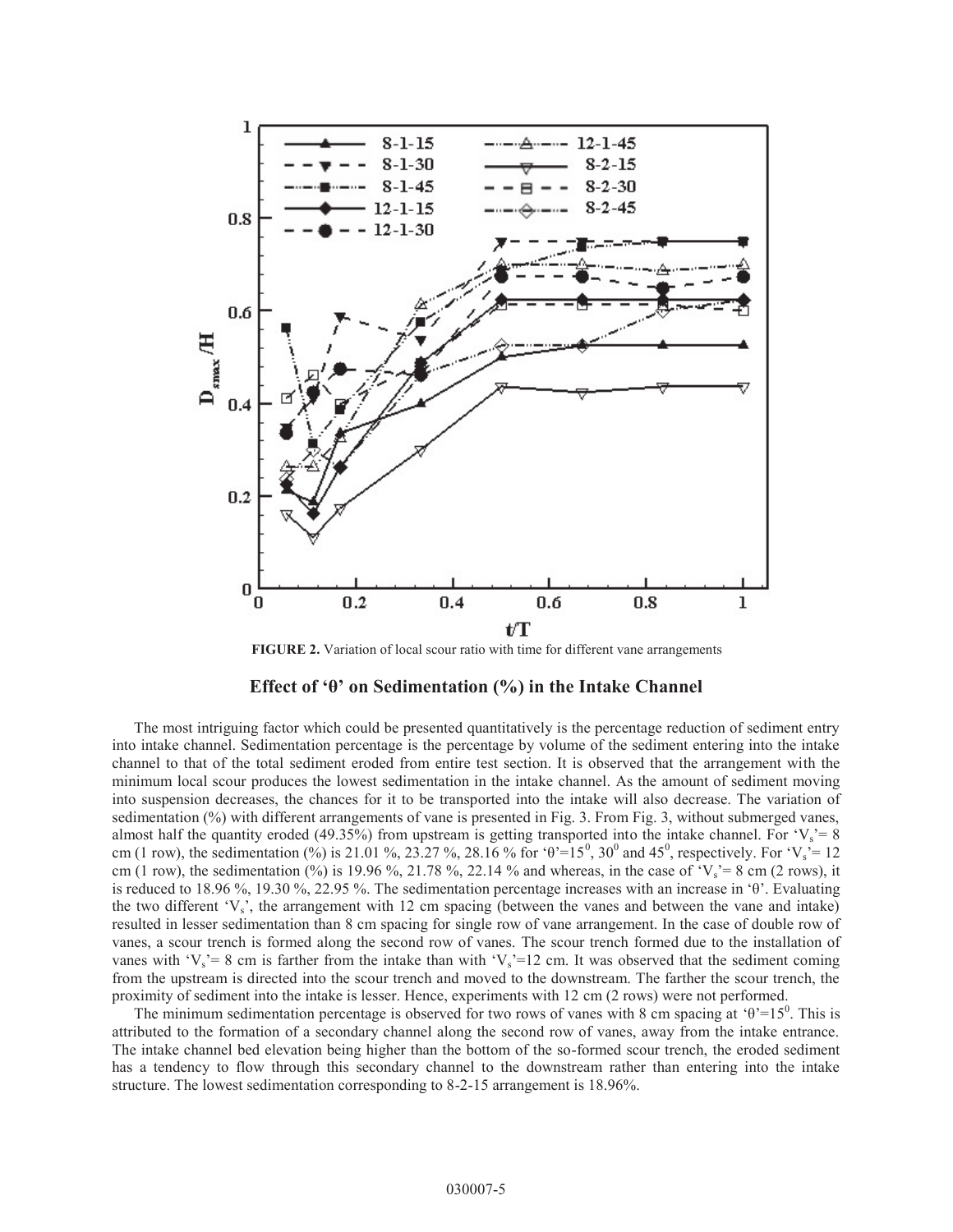

**FIGURE 3.** The variation of sedimentation (%) for different arrangement

**Bed Topography** 

Figure 4 shows the contour map of the bed after experiment with 8-2-15 $^{\circ}$  arrangement. As mentioned earlier, the area considered for taking bed readings is 56 cm X 112 cm. The contour map is made non-dimensional by considering relative distances from the origin. Width ratio (Y<sub>r</sub>) is the ratio of y to Y and Length Ratio (X<sub>r</sub>) is the ratio of x to X where, y= the distance of point under consideration from origin along width,  $Y= 56$  cm,  $x=$  the distance of point under consideration from origin along length,  $X = 112$  cm. The point  $(0, 0)$  is the reference point. The middle point of the upper horizontal limit represents the intake center point. The existence of the scour trench in front of the intake can be observed from the contour map. The trench begins at a distance of 31 cm upstream and extends to 13 cm downstream of the intake channel center point. This facilitates the movement of upstream eroded sediment directly to the downstream through this channel. The reduced bed level near to the entrance also prevents transport of sediment into the intake.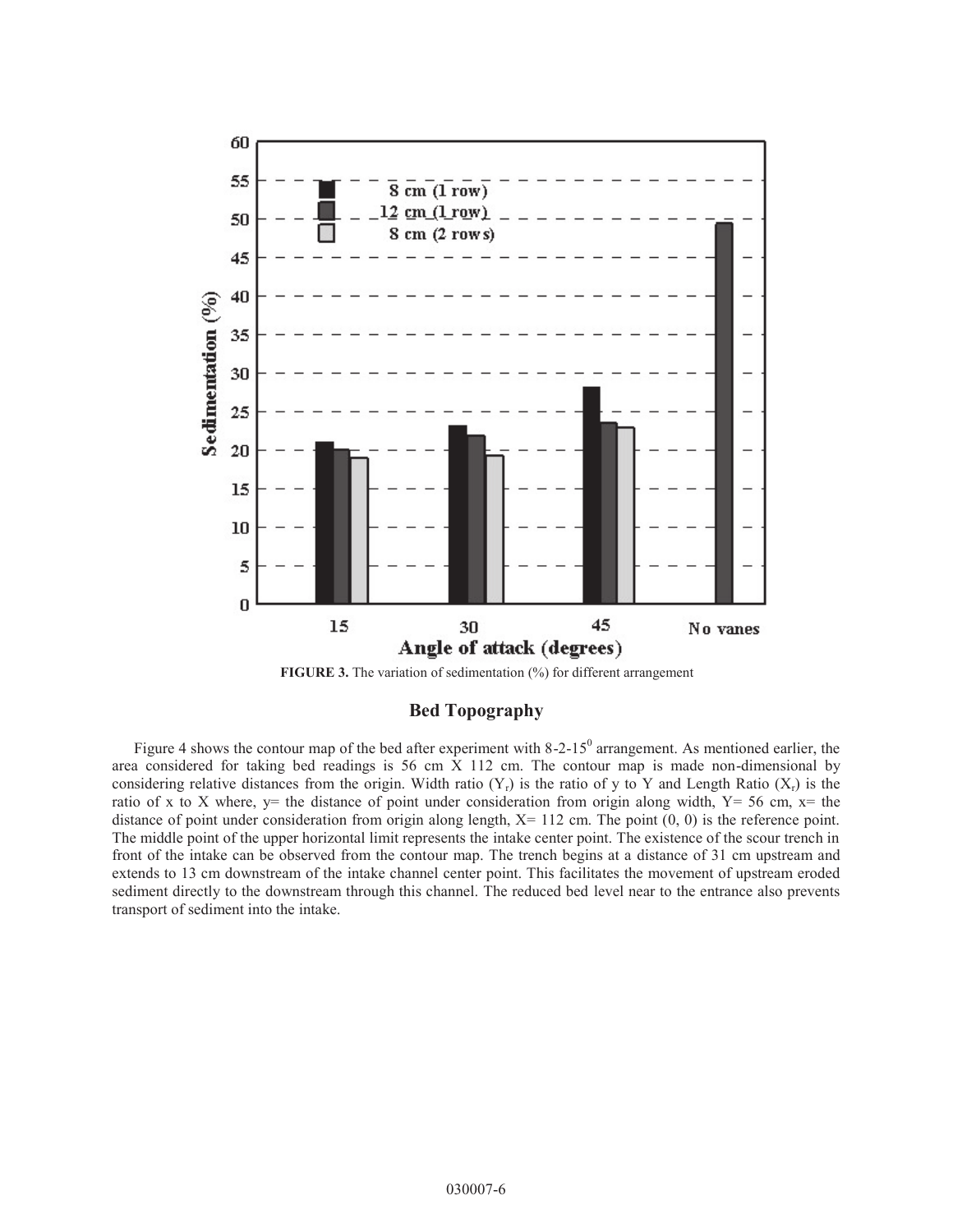

**FIGURE 4.** Contour map of bed after experiment with  $8-2-15^{\circ}$  arrangement

# **CONCLUSION**

Intake canals are intended to transport water to power plants and irrigations fields. The increasing amount of sediment deposition in the canal leads to decrease in the water carrying capacity of the canal, operational inefficiency in power plants. Suitably designed submerged vanes can be installed to eradicate the effects to a considerable extend. The present study quantifies the variation in sediment entry into the intake canal with  $15^0$ ,  $30^0$ and  $45^\circ$  angle of attack in single and double rows of vane arrangement. The effect in the variation of vane spacing from the intake structure, which was neglected in the earlier researches, has also been addressed here. The previous works in this field had considered vanes of equal heights alone and only a rectangular intake canal. A non-uniform vane height arrangement in the form of a crest of wave and a trapezoidal intake channel was used for the present study. Experiments were conducted for the vanes installed at a vane spacing  $(V_s) = 8$  cm or 12 cm for angles of attack  $(\theta)$ =15<sup>0</sup>, 30<sup>0</sup> and 45<sup>0</sup> in single and double rows. The vane to intake spacing was kept equal to the vane spacing. For arrangement with single row of vanes, for ' $V_s$ ' = 8 cm, the sedimentation (%) was 21.01 %, 23.27 %, 28.16 % and for 'V<sub>s</sub>'= 12 cm, it was 19.96 %, 21.78 %, 22.14 % for ' $\theta$ ' =15<sup>0</sup>, 30<sup>0</sup> and 45<sup>0</sup>, respectively. In the case of 'V<sub>s</sub>' = 8 cm with double row of vanes, the sedimentation (%) reduced to 18.96 %, 19.30 %, 22.95 % for ' $\theta$ ' = 15<sup>0</sup>,  $30^0$  and  $45^0$ , respectively. Sedimentation decreased with increase in distance of the vanes from intake channel due to reduced proximity of eroded sediment into the intake. The quantity of sediment entry into intake channel reduced with increase in number of rows and increased with an increase in vane spacing. Among the different arrangements, 2 rows of vanes with 8 cm spacing installed at an angle of  $15<sup>0</sup>$  to the mainstream flow showed the lowest sedimentation percentage of 18.96%.The optimum angle of attack obtained is in agreement with the study of Odgaard and Spoljaric (1986).

#### **REFERENCES**

- 1. Azizi, R., Bajestan, M. S., and Ghomeshi, M., "Scour depth at the edge of different submerged vanes shapes," [Journal of Applied Science](http://dx.doi.org/10.3923/jas.2012.362.368) **12(4)**, 362-368(2012).
- 2. Barkdoll, B. D., Ettema, R., and Odgaard, A. J.,"Sediment control at lateral diversions: Limits and enhancements to vane use," [Journal of Hydraulic Engineering](http://dx.doi.org/10.1061/(ASCE)0733-9429(1999)125:8(862)), **125(8)**, 862- 870 (1999).
- 3. Bishwakarma, M. B., "Research on optimum sediment exclusion," International Water Power and Dam Construction (2008), available at http://www.waterpowermagazine.com/features/featureresearch-on-optimumsediment-exclusion/